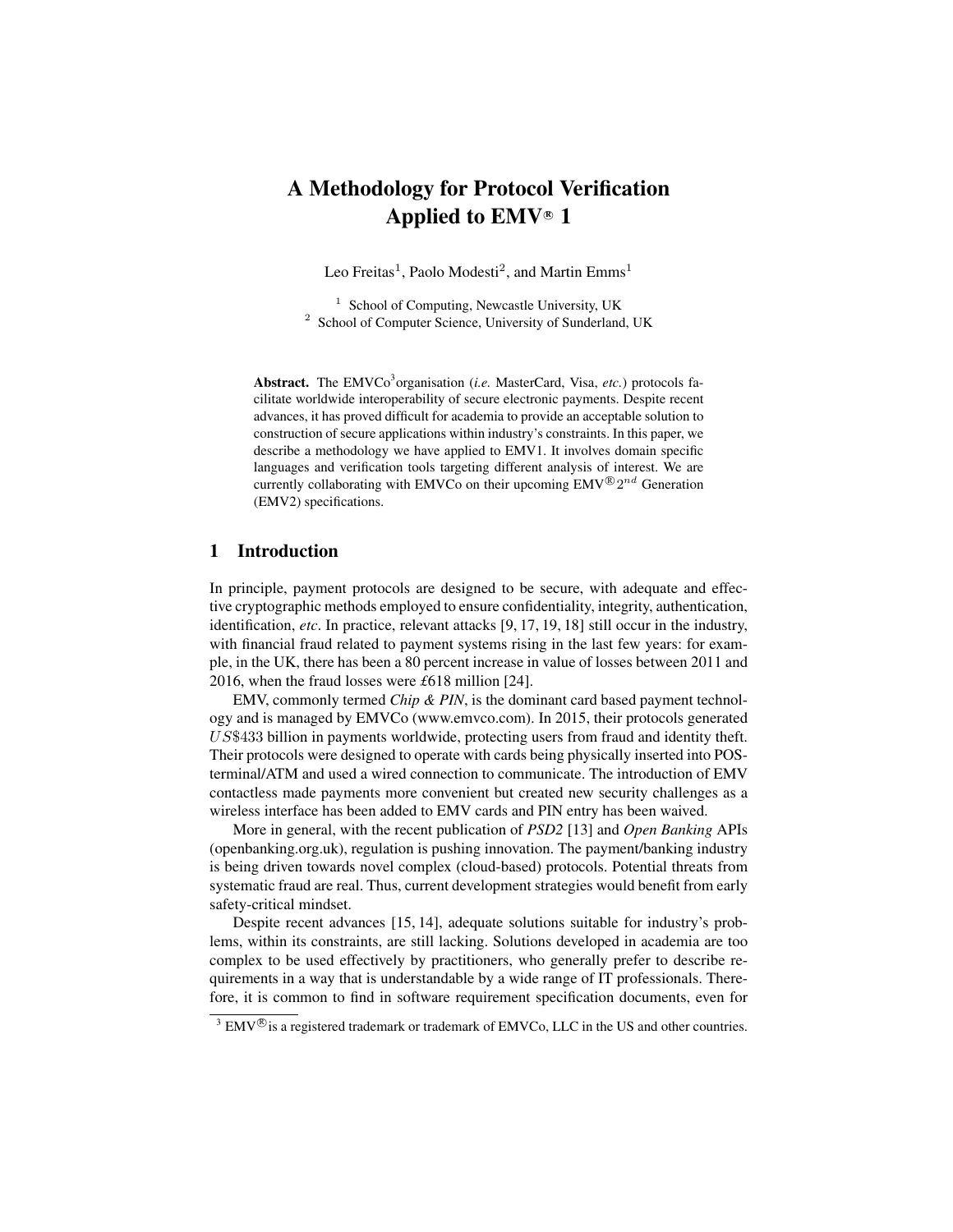large application such as EMV, an informal/semi-formal description based on natural language sentences and diagrams.

Analysis of EMV protocols is non-trivial due to the complexity of its requirements [22, 23]. They have to incorporate competing (and conflicting) interests from multiple issuers and from financial regulators worldwide. The introduction of contactless payments has significantly increased its complexity. While EMV contact (Chip & PIN) specification describes a unified payment protocol sequence (kernel) for all card types, the specification for contactless payments contains seven protocol sequences, one per card issuer. Complexity is reflected in expansion from four books (765 pages) for contact transactions [22], to additional ten books (1627 pages) for contactless [23].

This paper presents a new methodology used for the analysis of the safety and security of EMV's contactless protocols. It is illustrated by considering the security of contactless transaction protocols as stand-alone processes and the wider impact of contactless technology. Our key contribution is a structured analysis methodology involving various languages and tools that is tailored to EMV audiences/developers (*i.e.* acceptable to the industry partners we have been working with). Such methodology has identified and demonstrated the impact of vulnerabilities in the EMV1 protocols.

*Related Work.* Several works have investigated on various aspects of the EMV protocol suite. Some researchers focused on attacks on existing implementations. The discovery in [39] allows attackers to buy goods from retailers, whereas the discovery in [9] allows attackers to extract money from the victim's account. Relay attacks [17, 18] allow fraudulent transactions to be collected from contactless cards without the knowledge of the cardholder. In the area of formal methods, the first comprehensive formal description of EMV [15] used an F# model translated to Applied-pi [6], in order to make it amenable for analysis with the *ProVerif* verifier [7]. This analysis confirmed all known weaknesses without revealing any new vulnerabilities. [14] proposes an open specification of an EMV-compliant protocol that can be securely used on mobile devices, even if infected by malicious applications. The model is validated with Tamarin [40]. Other works [10, 30] have analysed cryptographic aspects, focusing on protocols for secure key agreement and channel establishment. Finally, we worked on a Z encoding of Kernel 3 [25] that lead to new discoveries [18, 20].

*Contribution.* Our work complements other formal approaches, as we benefit from existing verification techniques (*e.g.* model checking), but provides additional insights that cannot be captured by protocol verifiers. For example, the capability to formally specify user-defined functions in VDM-SL [33] and validate a model, in the protocol specification language *AnB* [36], against them. We also abstract from the underlying cryptographic aspects, assuming specific primitives are made available according to the protocol specification.

We use abstract (uninterpreted) functions in *AnB* to represent control flow and problem-related state updates, which the declarative nature of the *AnB* language lacks. Such functions can be formally specified, and are indeed implemented (*i.e.* function for public key of agents pk in *AnB* is only defined by different tools' implementations). This approach is inspired in their successful use by the CSP model checker FDR, and SMT-Lib decision procedures and predicate solvers. Beyond their implementation in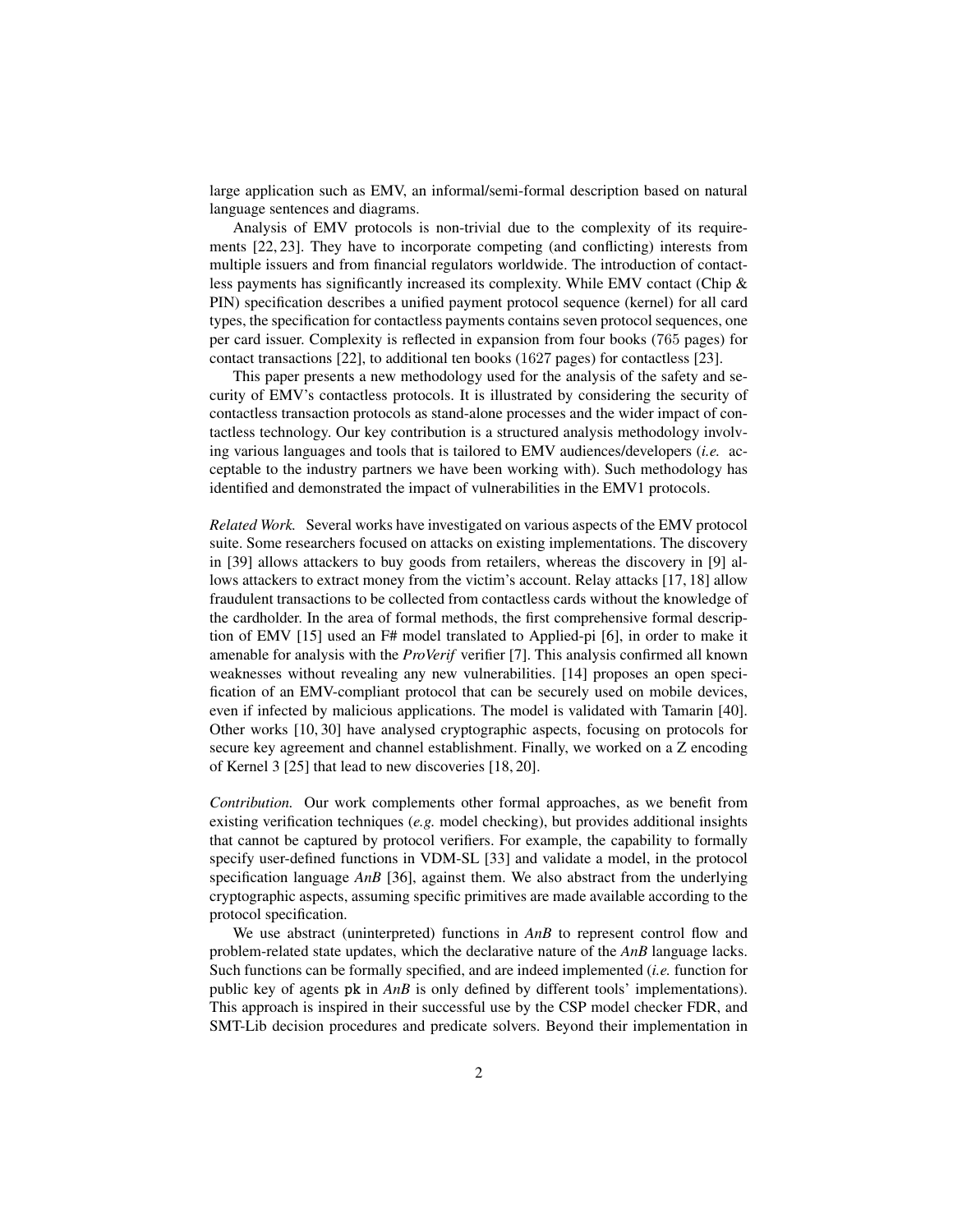different tools, we formally specify the functions behaviour in VDM, the same language that is being used here for the formal specification of *AnB*. This is different from other approaches [1, 2, 5], which compile *AnB* to different languages (*e.g.* CSP [32], operational strands [31], IF [3]), with a formally specified compilation strategy/set of rules which consider uninterpreted functions only symbolically.

In our case, as with the semantics of *AnB*, these functions are also specified to be executable, hence enabling symbolic simulation of various protocols of interest. Presence of such functions does not compromise security goals checked, given that the intruder has access to them just like it has to access to symbolic public (non-cryptographic) functions in the abstract model. Therefore, all the intruder can do is to ask the environment to perform the computation and get the result. We think this is important to set the scene and clarify the scope of this methodology.

*Outline.* In §2, we present an overview of our methodology, in §3 we introduce the specification language *AnB* through a simplified version of the EMV1 Kernel and present the method applied to the full Kernel 3 including key user-defined functions linked to the underlying verification environment in VDM. §4 presents our findings, and §5 summarises our results and discusses future work.

# 2 Methodology

Working with the payment protocols industry motivated the development of the methodology described here. It is a variation and extension of a successful application of rigorous/formal reasoning [18, 21] applied top-down.

Our approach applies model-based techniques for the formal specification and verification of protocol requirements and designs. It focuses on the construction by protocol designers of a declarative description of protocol sequences using the *AnB* (Alice & Bob) notation [36] (see  $\S 3.1$ ). This model is used to investigate the consistency of requirements, identify descriptive errors, and generate test cases for our POS-terminal emulator capable of performing transactions with both EMV contact and contactless protocols.

This has proved to be effective in both documenting decisions precisely [20, 21, 25], and detecting significant protocol flaws early in the development process [19, 18], way before deployment or actual implementations. Specifically, it is a variation of a successful industry approach by Praxis (now Altran UK, see www.adacore.com/sparkpro/tokeneer), where formal specifications are used to clarify requirements and then later used to inform its design and implementations. That is, the sound rigour of the formalism does neither hamper the user's experience nor impose unrealistic expertise, yet provides a number of important verification outcomes and challenges (*i.e.* proof obligations) of interest. To illustrate the process, we analysed one of the EMV1 contactless kernels [23]. The process is depicted in Figure 1, and is explained below.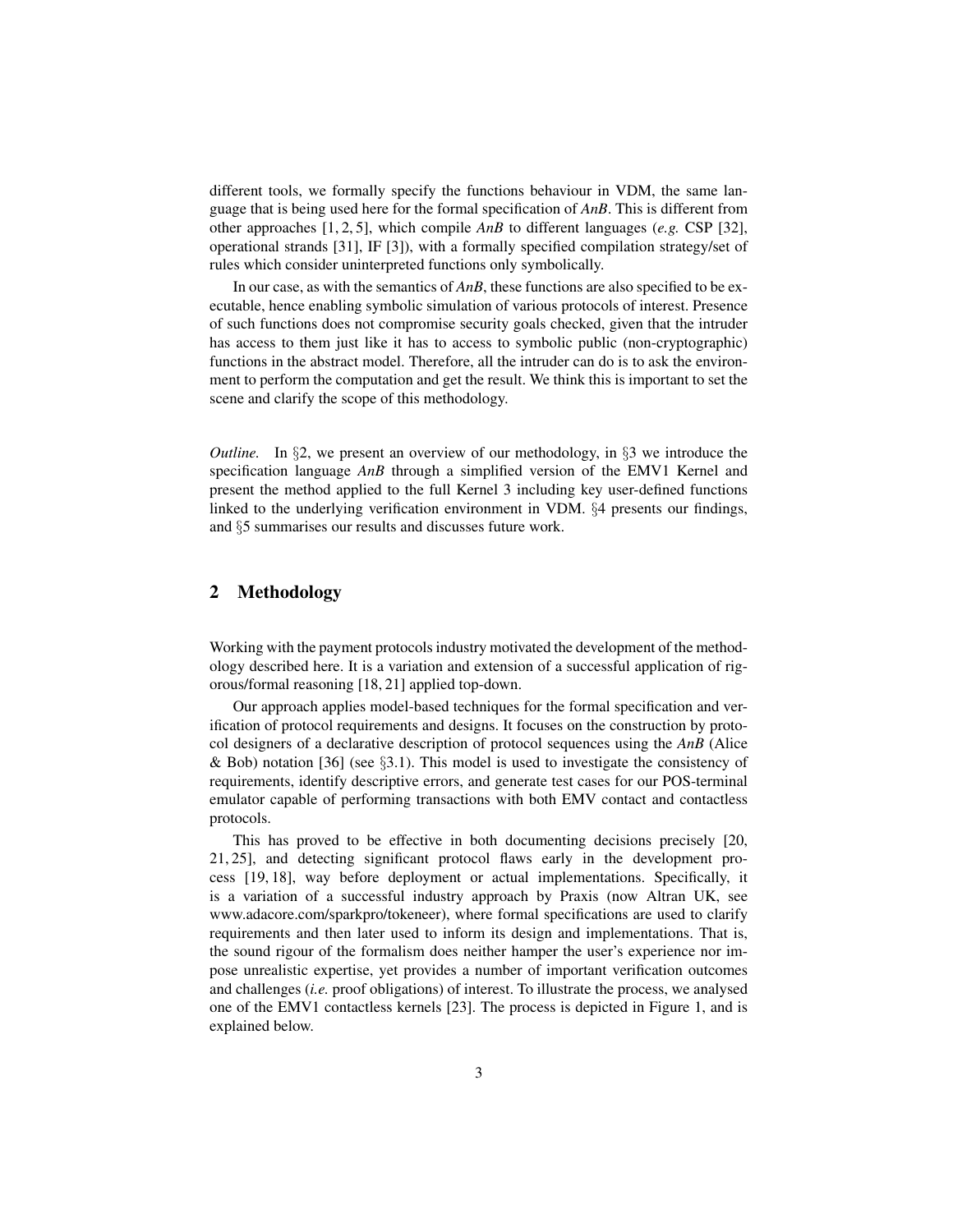

Fig. 1. Methodology

# 2.1 *AnB* Protocol modelling

Starting from the requirements in natural language (*EMV Protocol Specification*), protocol developers in industry produce flowcharts and UML-sequence diagrams describing protocol message exchanges and information flow. We introduce *AnB* to stake holders in order to systematically capture these exchanges between entities involved in a declarative fashion. Given *AnB*'s simplicity, our experience shows that the process is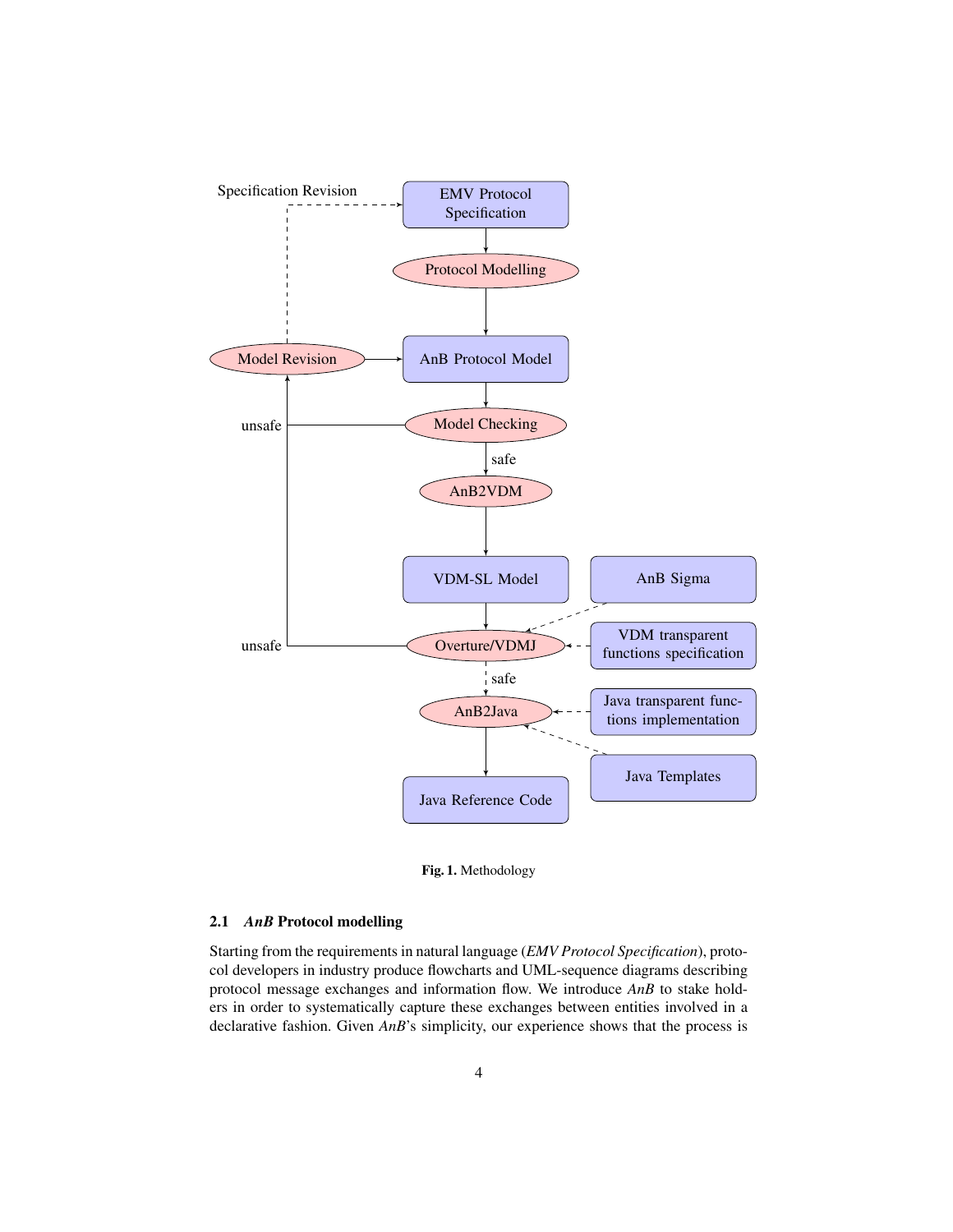generally fast and straightforward. The model (*AnB Protocol Model*) is then used to check message-format consistency (*i.e.* messages sent are within agents' knowledge), and to verify security properties such as secrecy and authentication goals.

In our settings, we have used the OFMC model-checker [4]. If an error is found on the message-formats, it is likely that the developer has made one or more errors in the encoding of the *AnB* model. For example, some message exchanges specification could have been misinterpreted, w.r.t. the specification document, and therefore a model revision may be necessary.

If these consistency checks are successful, the model checker will try to verify the protocol against the security goals. If the goals are violated (i.e. the intruder may attack the protocol and the protocol is *unsafe*), a revision of the specification may be again necessary. If a fix is found amending the *AnB* model, then the same will have to be incorporated in the original specification.

Such iterative process may require several steps and it is aimed at building a correct and reliable *AnB* model that can be used in the next phases of the methodology.

#### 2.2 VDM Protocol modelling

We compile *AnB* protocols to VDM-SL [33] to automatically obtain a *VDM-SL model* of protocols. These VDM models of *AnB* protocols can be symbolically evaluated by the formal language semantics of *AnB* described in VDM (*AnB Sigma*). This provides a formal characterisation of the *AnB* protocol, where the underlying program state in VDM represents the accumulated knowledge accreted as a result of performing a protocol run, which also includes what the intruder is capable of knowing in the worse case. This semantic encoding of *AnB* enables knowledge computation that is symbolic, and a notion of intruder model that is directly linked with (and limited by) the language semantics.

It should be noted that *AnB* is not expressive enough to capture control flow or to represent important computations explicitly. Instead, the user can define abstract function symbols to be used by the verification tools in implementation-dependant manners. For example, if the user defines a new function foo to perform some computation, what most tools will do is to ensure the function types/results are correct and execute as Skip. We make use of these user-defined functions (*VDM transparent functions specification*) to link the *AnB* model with the protocol's underlying required state and specific computations, by formalising their meaning.

Therefore, a protocol/formal-methods expert can write the library, providing executable formal specifications for functions involved in the protocol, and its underlying state once, which can then be reused across a number/family of protocols. For example, EMV1 contactless payment protocols are defined in kernels per issuer-specific implementation (*e.g.* Kernel 3 presented in §3 is Visa NFC).

The VDM model of the protocol is used for symbolic simulation of protocol runs, as well as test case specification (with the *Overture* and *VDMJ* tools).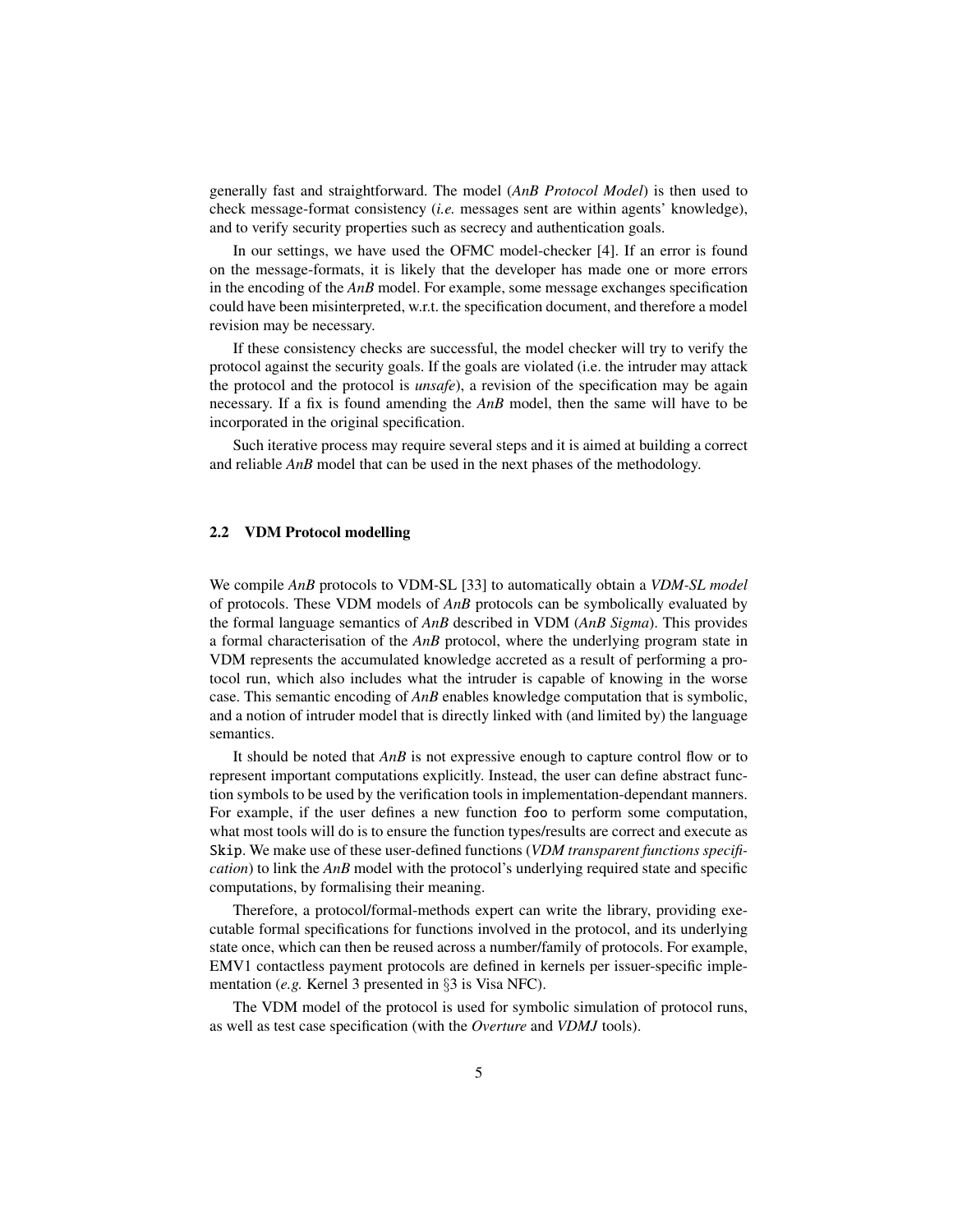#### 2.3 Protocol implementation and tool support

We currently use the *AnBx* Compiler and Code Generator [37] to translate the *AnB* model to Java reference code. The compiler uses template files (*Java Templates*) which are instantiated with the protocol logic and the concrete Java implementation of the transparent functions. The compiler can also apply optimisation techniques in order to minimise the number of cryptographic operations and reduce the execution time [38].

The same tool is also used for translating the *AnB* model to VDM-SL. Moreover, in order to facilitate the adoption by practitioners, we have developed an Eclipse-based IDE [29] supporting many tools used in this methodology.

### 3 Case Study - EMV1 Kernel 3

In this section, we present the methodology through a case study.

### 3.1 AnB language

The *AnB* language [36] is a simple, abstract, and declarative language, where *AnBx* [11, 12] is a syntactic extension including various useful patterns of use and a stronger type system for user-defined (abstract) function symbols. Its key feature is the declaration of Agents representing protocol actors, Actions representing message exchanges between agents, and Goals representing desired properties of interest for the messages exchanged to have. Action messages are described in a simple expression language that include user-defined function symbols, some of which are security protocols primitives like private/public keys functions.

A protocol has always five sections: i) its name; ii) declaration of agents, types, and user/pre-defined functions; iii) declaration of initial knowledge for all declared agents, which implicitly include self-awareness (*i.e.*, agent C knows its own identity); iv) declaration of actions as message exchanges between agents, where various criteria/restrictions (described below) apply; and v) declaration of desirable security goals, which include messages being kept secret between agents and agents being authenticated by other agents on specific messages. An optional section with reusable (non-recursive) Definitions provides local (let-style) abstractions for names.

Figure 2 depicts a simplified version of our EMV1 contactless implementation: the simplification is the lack of many user-defined functions, which will appear in  $\S$ 3. This is a deliberate simplification (EMV1 has other complexities, as illustrated in [15], and elided here): our point is to illustrate that with an abstracted version of the protocol, certain security goals of interest are already breached (see §4.1).

To complete a payment, a card C needs to endorse the payment information (ACPayload) and this can be verified by both the terminal T and the card issuer iss. The card never exchanges messages directly with issuers, but only using the terminal as an intermediary.

In Types section we define the following identifiers: the Agents (C,T,iis), a component of the payload PDOL which abstracts information about the payment (e.g. amount, date, etc) and a Nonce. The issuer identifier (iis) is a constant (first letter lowercase), therefore, by convention in *AnB*, it is considered trusted. We assume that the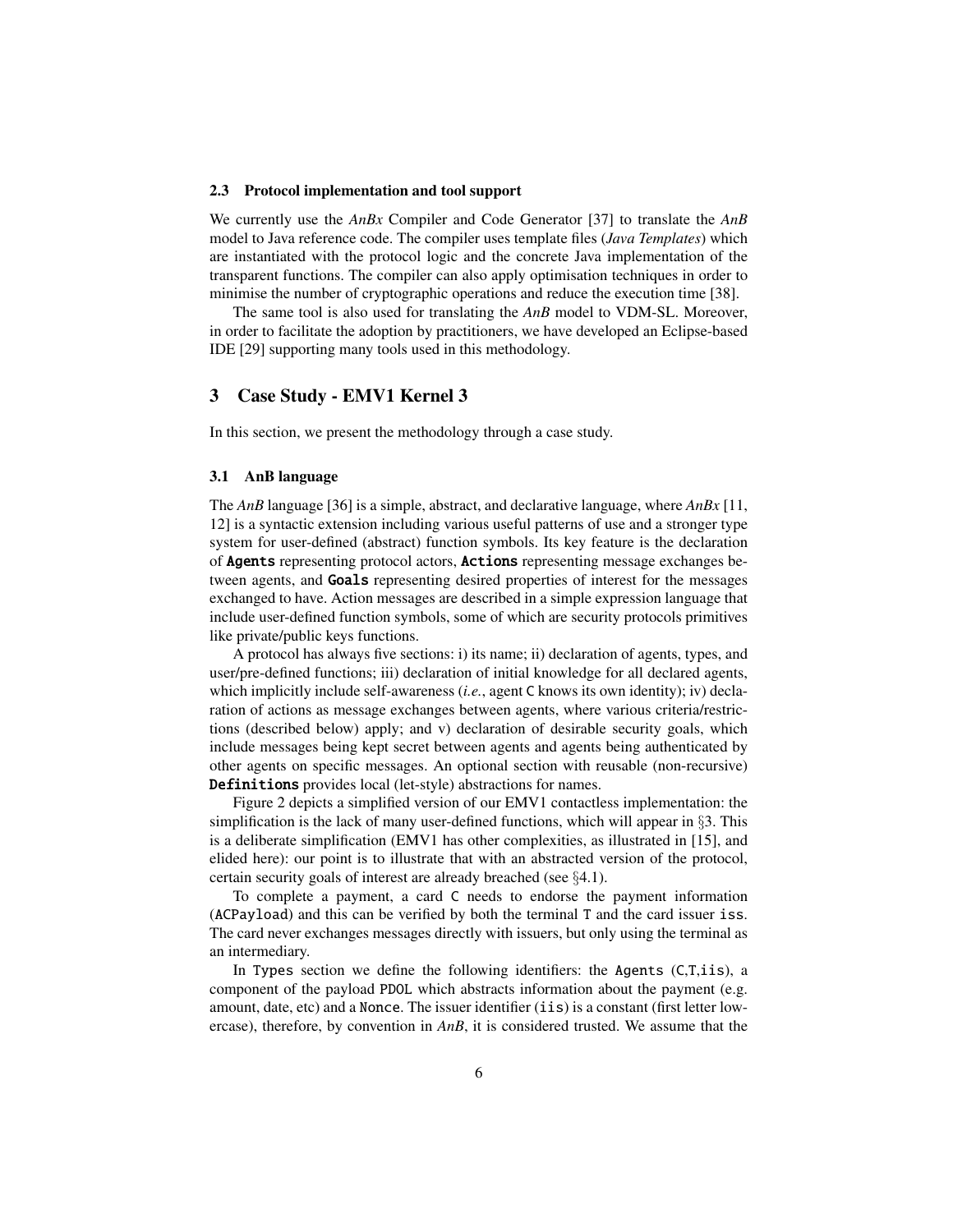```
Protocol: emv visa k3 simple AnB
Types:
   Agent C,T,iss;
    Number PDOL, Nonce, empty;
    Function [Agent, Number -> SeqNumber] fcnSeaNo:
    Function [Agent -> PublicKey] sk;
    SymmetricKey ShkCiss
Definitions:
   ACPayload: T, PDOL, fcnSeqNo(C, Nonce);
    AC: {| ACPayload |} ShkCiss;
    SDAD: {ACPayload}inv(sk(C))
Knowledge:
    C: C,iss ,sk ,inv(sk(C)), fcnSeqNo;
    T: T,sk;
    iss: iss ,C,sk ,empty;
   C,iss agree ShkCiss
Actions:
    T -> C: T, PDOL
   C \rightarrow T: SDAD.AC.C
    T -> iss: PDOL ,AC ,C
Goals:
   T weakly authenticates C on ACPayload
    iss weakly authenticates C on ACPayload
    ShkCiss secret between C, iss
    inv(sk(C)) secret between C
```
Fig. 2. *AnBx* Protocol Example

issuer systems are uncompromised. Variable identifiers (first letter uppercase) of type Agents can be impersonated by the intruder, while variables of type Number represent abstract values which are different at every run of the protocol.

To illustrate the use of function abstraction, fcnSeqNo is used to represent the capability of agents to generate sequence numbers (used typically in the interaction between the card and the issuer). Public key cryptography is modelled using a function sk, mapping agents to public keys, with the purpose of representing the public keys used for digital signature. Therefore,  $sk(C)$  is the public key of agent C, whilst  $inv(sk(A))$  is the corresponding private key. This key is is added to the initial knowledge of agent C, while function sk is known by all agents representing the capability of retrieving a certified public key from a keystore or public repository.

Use of cryptographic expressions is shown in section Definitions. AC represents the payload (ACPayload) encrypted with ShkCiss, the symmetric key agreed between the card and the issuer. We assume that the issuer and the card had agreed on a session key (ShkCiss) prior to the protocol run. An example of asymmetric encryption is SDAD, the digital signature of the payload, obtained encrypting the ACPayload with the private key of the card.

The actions are written in order of exchange, for a message from the source to the target agent. The next action must always be a response from the target of the previous action to another agent.

In the first action, the terminal sends its identity and the information about the payment options back to the card. We have shortened the (application selection) EMV1 protocol sequence here for simplicity. Then the card replies with the digital signature of the payload, which is encrypted with their pre-shared key (ShkCiss). The digital sig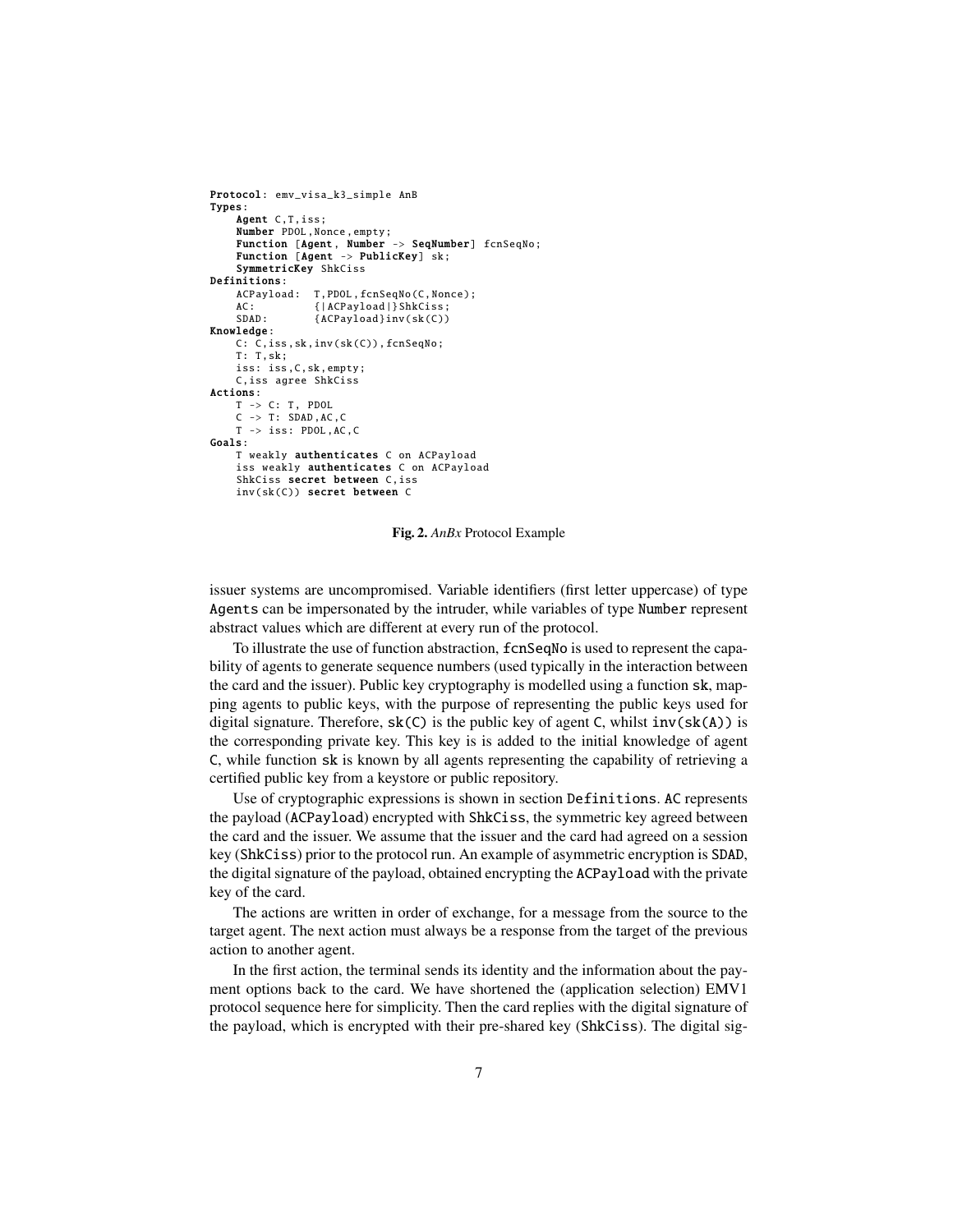nature is used by the terminal to authenticate the card, while the ciphertext is forwarded to the card issuer, which uses the pre-shared key to authenticate the card, validate and authorise the payment request.

This description of the protocol actions, describes how knowledge is accreted as a result of the protocol execution. Crucial to this process is the intruder knowledge. It is characterised as what is knowable by a malicious party attempting to interfere with the protocol by either impersonation or passively listening to communication. Different tools will define different knowledge acquisition rules for the intruder, which will determine its threat capability, where a commonly implemented approach follows the Dolev-Yao model [16].

The Goals section can specify goals of the following type:

- *Weak Authentication* : B weakly authenticates A on M and are defined in terms of non-injective agreement [34];
- *Authentication* : B authenticates A on M and are defined in terms of injective agreement on the runs of the protocol, assessing the freshness of the exchange;
- *Secrecy* : M secret between A1,...,An and are intended to specify which agents are entitled to learn the secret message M at the end of a protocol run.

For EMV1, we illustrate goals of interest based on our understanding of the protocol. The first two goals represent the terminal and the issuer authenticating the card on the payment information endorsement (ACPayload): payment authorisation request is made by a legitimate card and not by an attacker. Moreover, the protocols would like to achieve freshness, i.e., the same authorisation request cannot be used twice and the issuer is able to link each authorisation with the correct payment request. The two final goals states that various keys must remain secret.

#### 3.2 From specification to the model

Following our methodology, after the user writes the *AnB* protocol that is well-formed (*i.e.* no type or name violations, knowledge provisos for message exchange are valid, *etc.*), we translate it to its VDM semantics. For the user-defined functions, VDM library implementations are required. In what follows, we describe the complete *AnB* model for EMV1, including these abstract functions, together with an excerpt of the underlying VDM state and abstract functions module.

EMV1 Visa kernel 3 contactless requirements are given in [23]. The document describes the Visa-specific contactless protocol, which is a variation/simplification of other common kernel features [22].

First, we read and understood these requirements. In the practice we envisage, protocol experts ought to know (or at least have a good idea of) what they are trying to describe. Second, we thought about what security goals would be of interest. Different from other protocols, such as Mondex [28], where security goals were clearly defined from the outset, such goals are not explicitly declared in the EMV1 requirements [22], yet we assume practitioners will know what goals to check; we added some we found relevant below in §4.1. Finally, before constructing the *AnB* model for EMV, we create UML sequence diagrams to illustrate the key stages/players as described by the requirements.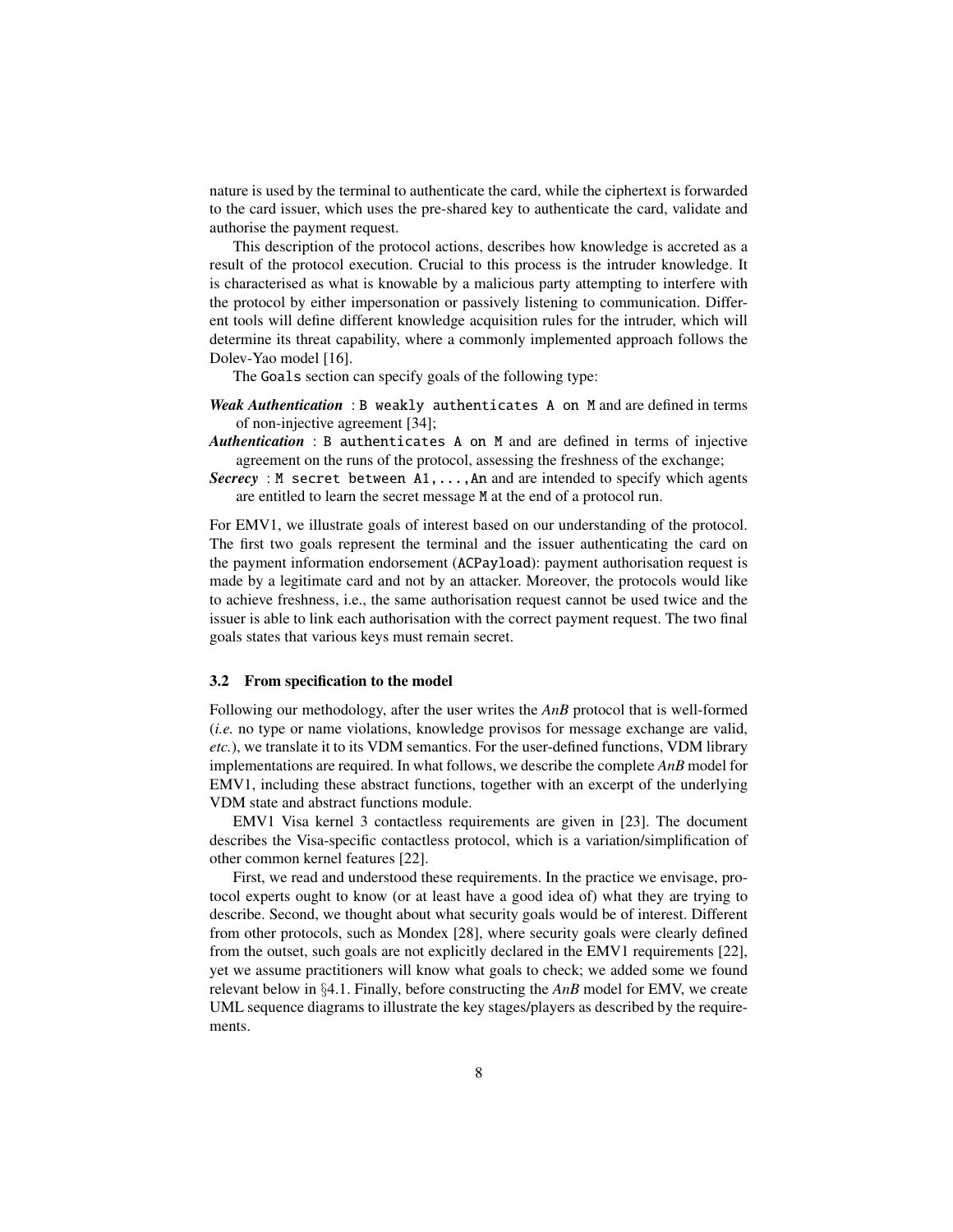### 3.3 EMV1 Kernel 3

Our model of *EMV Visa kernel 3* considers three agents: a card issuer iss, a card C and a terminal (i.e. card reader) T. When the card is issued, it is preloaded with a unique pre-shared asymmetric key that is used to run a key agreement protocol which generates the session key ShkCiss, whose computation is based on the transaction counter. The pre-shared key is known only by the card issuer and the card itself. The session key can be used to ensure that the communication between card and issuer is secure, even though the two agents during a protocol run never exchange messages directly but only through the terminal. The protocol, using the DDA authorisation technology, assumes that the issuer can be trusted. In other words, it is assumed that the issuer systems are not compromised by the intruder, and that for legitimate cards pre-shared keys and session keys with the issuer are stored securely and kept secret.

Along with the ability to encrypt data with the session key, the card is also able to digitally sign messages that can be used to authenticate the card with the terminal. We use a number of abstraction functions in *AnB* actions to represent protocol functionality beyond simple message exchanges between parties through user-defined functions (*e.g.* fcnAgree, fcnCVM, fcnUsage, etc). We also use definitions to name commonly used message expressions (*e.g.* CardVisaCap, TermTransVisaCap, etc). We illustrate here the actions performed during the protocol run, and we will describe the result of the security analysis in §4.1.

1. T  $\rightarrow$  C: cmdListApps

The terminal asks the card the list of applications (cmdListApps) (i.e. different EMV Kernels) it is able to run (*e.g.* Visa, MasterCard, etc.).

- 2.  $C \rightarrow T$ : C, respVisa The card replies with its identity and the application it intends to run, in this case Visa - respVisa. A card could store different kernels for different card issuers.
- 3. T  $\rightarrow$  C: fcnSelect(C, respVisa)

The terminal tells the card to start running the Visa program, by sending the selection message fcnSelect(C,respVisa). fcnSelect is a function implemented by the EMV kernel, and it abstracts the request as part of the message exchange.

4. C  $\rightarrow$  T: CardVisaPDOL,CardVisaCap

The card replies with the meta information it requires for engaging in a transaction (*i.e.* CardVisaPDOL contains transaction date, amount, currency, country, etc.) and what verification methods the card is capable of performing. That is, CardVisaCap contains the card verification methods (CVM) to be used (*e.g.* online pin number, or offline signature, etc). It is defined as fcnCVM(C, respVisa), where fcnCVM abstracts the card computing its verification method for the requested application.

5. T  $\rightarrow$  C: PDOL, TermTransVisaCap

The terminal replies with the actual PDOL, a list of values corresponding to the CardVisaPDOL request list (PDOLDate, PDOLAmount, PDOLCountry, PDOLCurrency, etc). It includes the unpredictable number PDOLUPN generated by the terminal and used to identify the transaction. Moreover, the terminal send to the card TermTransVisaCap, which is the intersection between the general terminal capabilities as well as transaction specific capabilities. It is defined by the abstraction function fcnCVM(T,fcnCVM(T,TermUsageValid)), where TermUsageValid is defined as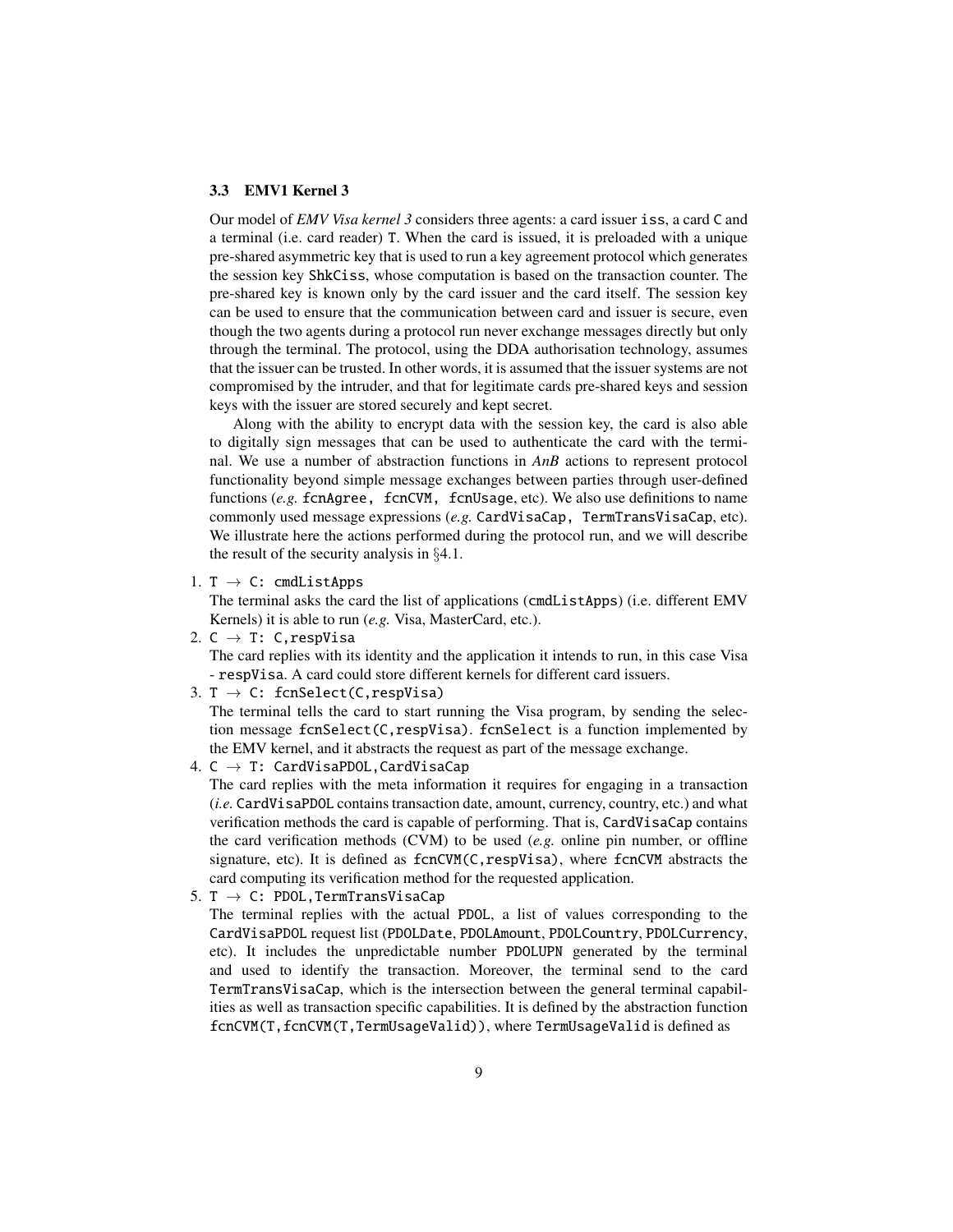fcnAgree(fcnUsage(C,respVisa),fcnUsage(T,respVisa)). That is, fcnUsage returns the usage scenarios for both card and terminal for the requested Visa Kernel 3 application, whereas fcnAgree ensures that there is an agreeable choice between them. Usage examples include information where the transaction is taking place (*e.g.* shop, ATM, etc.) as well as kernel-specific limits (*e.g.* maximum value limit before going online, maximum overall limit per contactless transaction, *etc*.). The innermost application of fcnCVM to the result of usage agreement between card and terminal determines the transaction-specific capabilities between both parties, whereas the outermost application of fcnCVM ensures this transaction-specific agreement is within what's generally possible for the terminal.

### 6.  $C \rightarrow T$ : fcnAgree(CardVisaCap,TermTransVisaCap),SDAD,AC

The card is now ready to start the transaction, provided the capabilities between card and terminal within chosen transaction are agreed

(fcnAgree(CardVisaCap,TermTransVisaCap)). The other two components are SDAD and AC. SDAD is a message digitally signed by the card containing the application cryptogram payload (ACPayload), which is composed by the terminal transaction data required by the card (PDOL), the card unique sequence number (CSN) per application, and the card unpredictable number CUPN. The second component is the application cryptogram (AC), which is a ciphertext of the PDOL and CSN encrypted with the session key ShkCiss, and it serves as an acknowledgement from the card held by the terminal. Since the key is only known to the card and the issuer, only the issuer will be able to decrypt this message.

7. T  $\rightarrow$  iss: PDOL, AC, C

In the last step, the terminal forwards the information to the issuer including the PDOL, AC and the card identity. This represents the terminal "cashing" in its "I owe you"'s given by the card for the transaction.

### 3.4 EMV1 user-defined functions in VDM

The user defined functions for our EMV1 model are interpreted/implemented within our VDM formal semantics of *AnB* abstract functions, which include cryptographic primitives (*i.e.*, the default environment for our *AnB* semantics specify pk, sk, *etc.*). They exist in the context of certain types and a global state.

Listing 1.1 provides the highlights of types defined for our *AnB* abstract functions for EMV1. We abuse the VDM notation slightly here: record fields of the same type are separated by commas to save space; ". . ." represent types/invariants that may have more fields/predicates. These types (and functions), have been thoroughly investigated in [25] and key findings were presented in [18].

For instance, the Card type models the card identity (*i.e.* its 16-digit number), its card verification methods per application, and if a card has more than one application (*e.g.* Visa Debit, MasterCard Credit). The verification method is defined by choosing the adequate CVM (Cardholder Verification Method) value (*e.g* online pin-verified, offline signature, *etc.*) and usage value (*e.g.* POS-terminal, ATM, *etc.*).

Note this abstracts away underlying cryptographic verification technologies actually employed like CDA, SDA, or DDA. That means we are assuming the *AnB* cryptographic primitives' implementation would be assigned to one of these schemes, which makes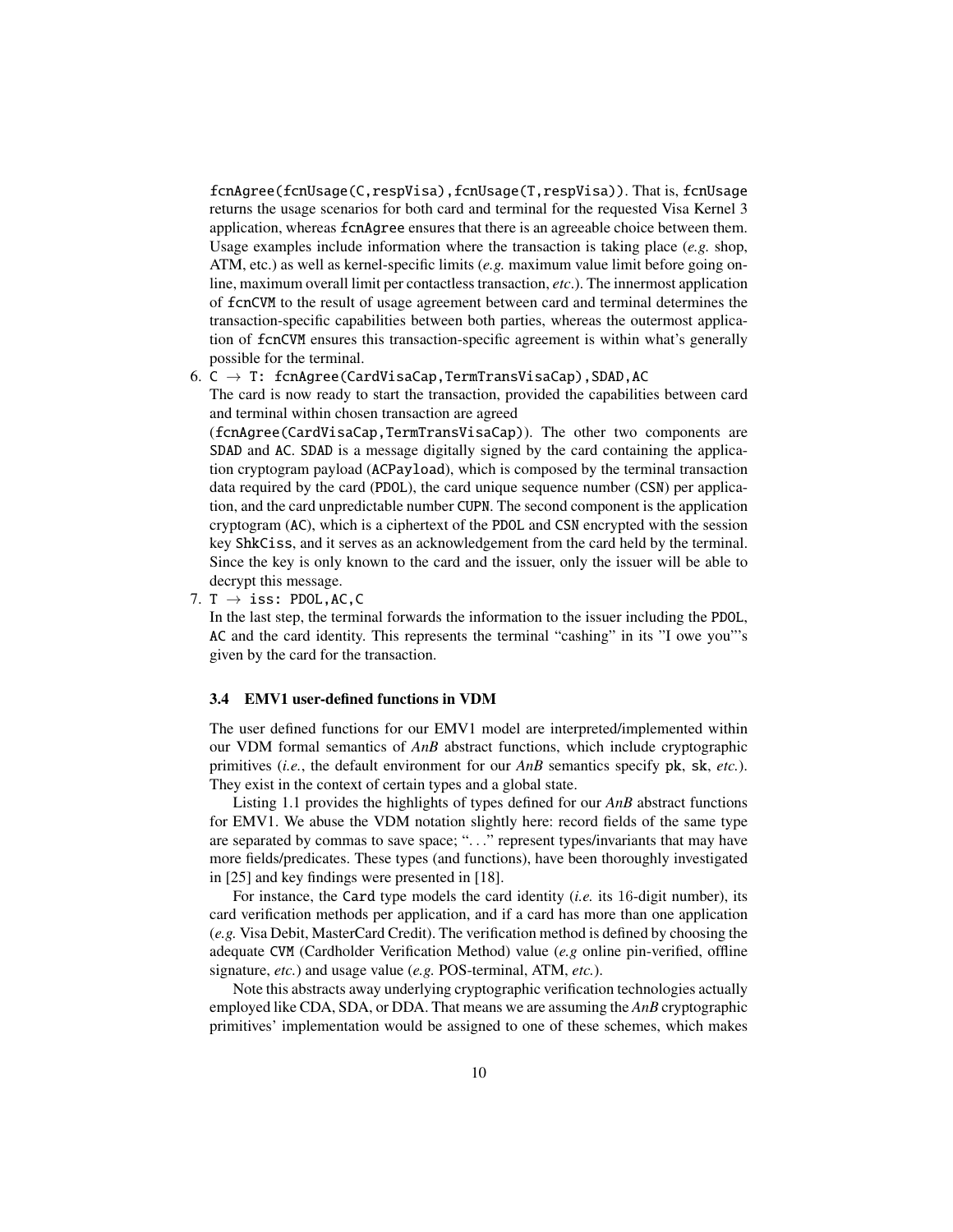them transparent (and orthogonal) to what we are capturing, which is the flow of control and information between protocol entities in order to ensure certain security goals.

```
\sqrt{\text{types Id} = \text{seq1 of char}};
   Card :: id: Id cvm: map App to CardCVM ...
     inv mk_Card(-, cvm) == cvm <> {|->};
   CardCVM :: x, y: nat cap: seq1 of (CVM * Usage)
     inv mk\_CardCVM(x, y, cap) == x \le y and
       (forall i in set domain[CVM , Usage] (elems cap) &
         i subset VALID_CVM) and
   range[CVM, Usage] (elems cap) subset VALID_USAGE;<br>Terminal :: id: Id use: set1 of Usage
                          use: set1 of Usage
     cvm: map App to CVM
     inv mk_Terminal(-, cvm, use) == cvm \iff \{ |-> \} and
       (forall i in set rng cvm & i subset VALID_CVM) and
       use subset VALID_USAGE ;
\overline{\phantom{a}}
```
Listing 1.1. VDM types used by EMV1 *AnB* user-defined functions

The *AnB* type system is too weak to represent what we need, hence the need for using VDM types. These types provide an interpretation for the space of possible values for the parameters of *AnB* functions (see Listing 1.2) like fcnSelect, fcnUsage, *etc*. Other details aside, the point of Listing 1.2 is to illustrate how we concretely represent *AnB* abstract functions within our method framework.

This VDM model needs to be written once (most likely by a formal methods expert) for a variety of EMV1 protocols. Given EMV invariants are not mathematically deep, but rather simple if numerous (something common in industrial models), the required expertise is not onerous. We tested this hypothesis by having a good MSc student without formal background develop most of the necessary EMV1 user-defined libraries for another EMV protocol (relay resistance) [35].

```
fcnSelect(a: Agent, app: App) r: App
 pre (is_Card(a) \Rightarrow app \text{ in set } dom a.cvm) and post r = app;(is_Terminal(a) \Rightarrow app \text{ in set } dom a.cvm)fcnUsage: (a: Agent , app: App) r: (App * Usage)
 pre pre_fcnSelect (a, app)
 post r.+1 = app and (is_Ccard(a) => r.+2 in set (range (elems a.cvm(app).cap))) and
      (is_Terminal(a) \Rightarrow r.*2 in set a.use);
\overline{\phantom{a}}
```
Listing 1.2. *AnB* user-defined functions for EMV1 given in VDM

For instance, function fcnSelect insists that the chosen agent application must have cardholder verification methods (CVM) validation criteria in order for it to be selected, and given this test passes, the result is the given application. This illustrates the underlying checking, in this case rather simple, under which conditions the first stage of the protocol can operate.

In general, the precise documentation of various conditions of all EMV protocol stages is at the heart of our methodology. Cumulatively, this forms the compound conditions for every specific successful protocol run. More importantly, it can also be used for further investigation through test case generation that is minimal with accountable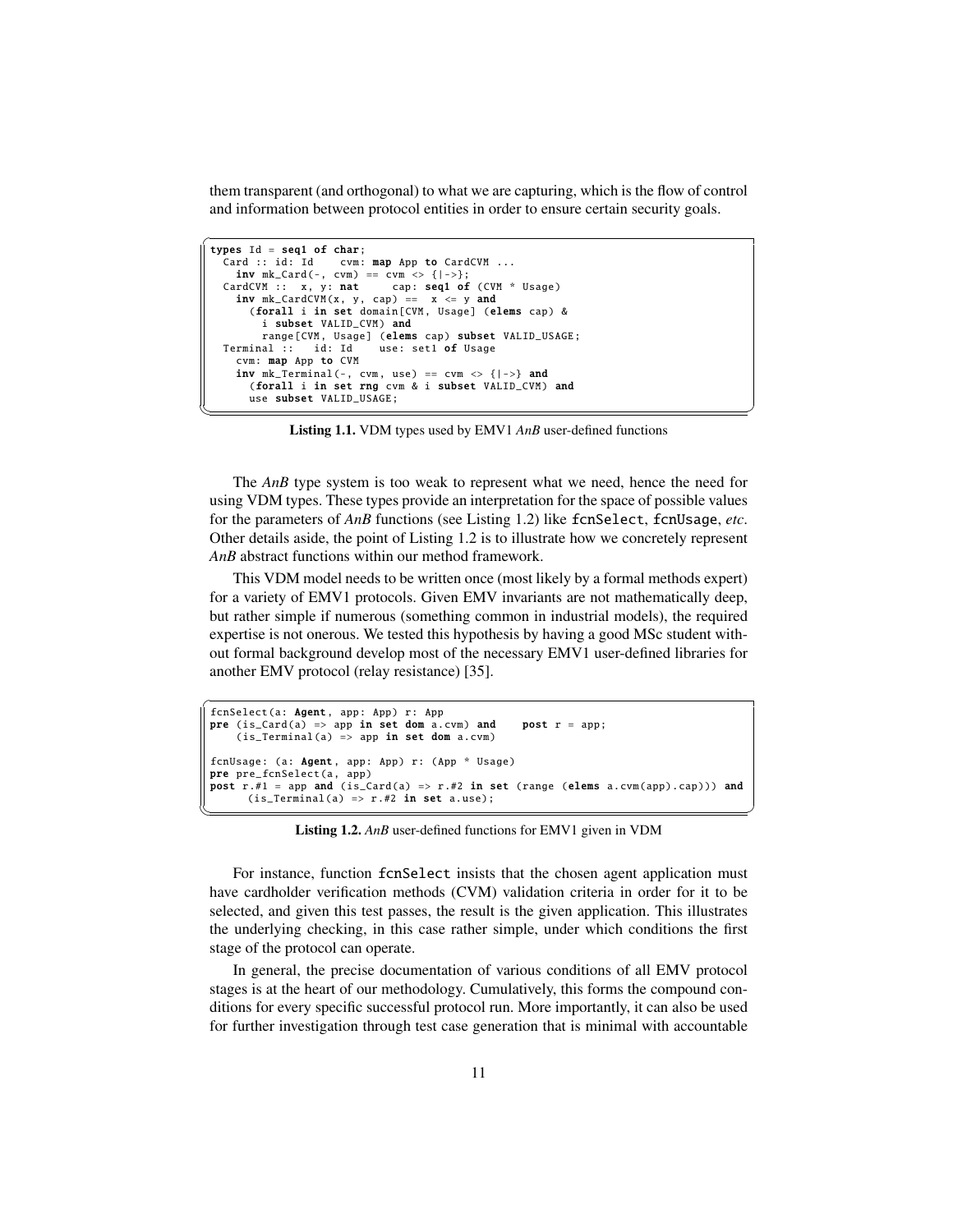coverage, or to have proof obligations about the individual satisfiability of each step (*i.e.* are the given contracts sound?).

For instance, in order to query the expected usage for a chosen agent application (fcnUsage), the input parameters must have passed the conditions for selection (pre fcnSelect) first. That being the case, the result is the usage present within the corresponding agent type structure. This use of (precondition) referencing makes protocol state dependencies easily accounted for.

Overall, we model these functions and their underlying state (*i.e.* card, terminal, and transaction internal states), hence encoding all necessary invariants, pre/postconditions for the protocol's functional correctness.

This is different from OFMC because we can make claims about the underlying expected protocol specification via the VDM functional correctness model of protocol transparent functions and state. Moreover, when problems are discovered by a VDM simulation or proof, we have to identify whether this is a problem for *AnB* (*i.e.* something about the information flow that OFMC missed), or a problem within the transparent function's behaviour themselves. The former strengthens the verification capability of *AnB* tools, whereas the latter strengthens and precisely documents the underlying assumptions about required transparent functions.

Given the nature of their use, the specification of these transparent functions are a more onerous job. That is because they are capturing the underlying system state and updates, and their verification will require theorem proving, yet these can be done once for a family of *AnB* security protocols. A concrete example of such verification of transparent functions for a family of protocols are the public-key cryptography primitive functions in *AnB* (*e.g.* pk and inv), which must represent an injective relationship between public and private keys.

Because we have a direct formal semantics of *AnB* in VDM as well, a number of further verification and specification opportunities arise, and we are working on integrating those within our methodology in Figure 1.

# 4 Results and Extensions

In our simulation environment for the *AnB* language semantics, we have explicit definitions for the pre-defined (cryptographic) and user-defined (EMV1 protocol specific) transparent functions, as well as the other parts of the EMV1 common kernel can perform. This enables us to perform a number of interesting analyses. This model is used to investigate the consistency of requirements, identify descriptive errors, and generate test cases for our POS-terminal emulator capable of performing transactions with both EMV contact and contactless protocols.

The *AnB* protocol semantics, defined in VDM, provides the knowledge accumulated by each agent, including our model of the intruder capabilities, as a result of executing the protocol according to the language semantics. This is a different strategy from other *AnB* tools [4, 5]: we explicitly model allowed behaviours by each *AnB* program constructs as defined by the language semantics in VDM, rather than by observing exchanged messages in a translated (IF-notation [4]) format. Arguably, our approach prioritises safety before security. Another way to look at such differences is that we do not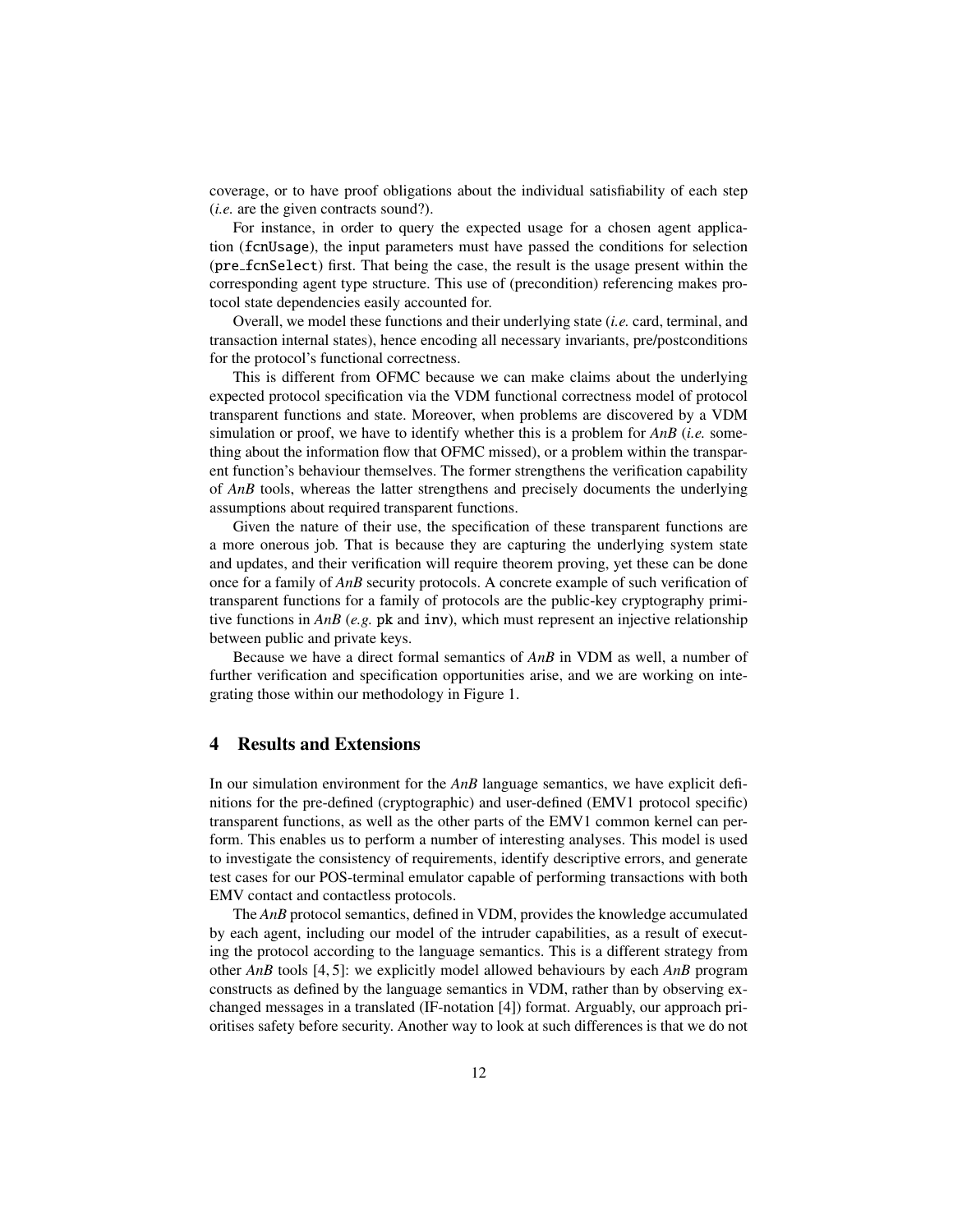encode *AnB* in other languages (*e.g.* CSP [34] or IF-notation) for these languages' tool consumption and limitations. Instead, we represent the underlying *AnB* semantic state and operational semantics transitions using VDM (*i.e.* our approach consists among other things in defining the semantics of *AnB* in VDM-SL).

We derive VDM test cases to exercise key (or if possible all) specification entities (*e.g.,* type invariants, pre and postconditions, *etc.*). We also derive proof obligations that if/when discharged demonstrate the correctness of the model as a whole: without the proofs we have a debugging/testing tool, whereas with such proofs we have a verified functionally correct abstract execution environment for the specific EMV1 protocol of interest.

We have already worked with the Isabelle/HOL theorem prover to discharge VDM proofs, and are currently translating key aspects of EMV's infrastructure to be proved. To ensure proofs in different logics (*i.e.,* VDM's LPF and Isabelle's HOL) can be addressed properly, we follow ideas from [41, 27].

Moreover, we can also use other available tools to perform further security analysis (e.g. the *AnBx* compiler translates *AnB* to ProVerif [8]), as well as code generation for a concrete implementation in Java that we plan to deploy to real terminals and run on real cards, all this within our Eclipse-based *AnBx* IDE [29]. Overall, all this gives a valuable exploration and testing platform for protocol experimentation and prototyping. These implementations and their generated test cases can also serve as oracles to real implementations including the myriad complexities involved in an actual EMV1 protocol stack.

### 4.1 Security Analysis

The security goals we considered in our modelling  $(\S 3.3)$  are exactly the four goals described in Figure 2. The only difference is that for the authentication goals we consider SDADPayload, which contains few more components than just ACPayload.

We analysed the protocol with the OFMC model checker. This tool uses the AVISPA Intermediate Format IF [3] as "native" input language, which allows to describe security protocols as an infinite-state transition system using set-rewriting. The major techniques employed by OFMC are the lazy intruder, which is a symbolic representation of the intruder, and constraint differentiation, which is a search-reduction technique that integrates the lazy intruder with ideas from partial-order reduction achieving a reduction of the search space associated without excluding attacks (or introducing new ones).

As the terminal is capable of engaging only in one session at a time, we tested initially the protocol run only for one session. For each goal, our findings were:

– Goal: T authenticates C on SDADPayload

This goal implies that the terminal is able to authenticate the transaction request endorsed by the card. This goal seems problematic to achieve for two reasons. First, the terminal does not always have an identifier that can be sent by the terminal to the card. Second, the ACPayload that is signed with the private key of C does not include the terminal identity T, therefore it is not possible to prove the injective agreement, i.e. the intention of the card to endorse a message intended for the terminal. A possible fix, if the terminal has an identifier, is simply to add T to the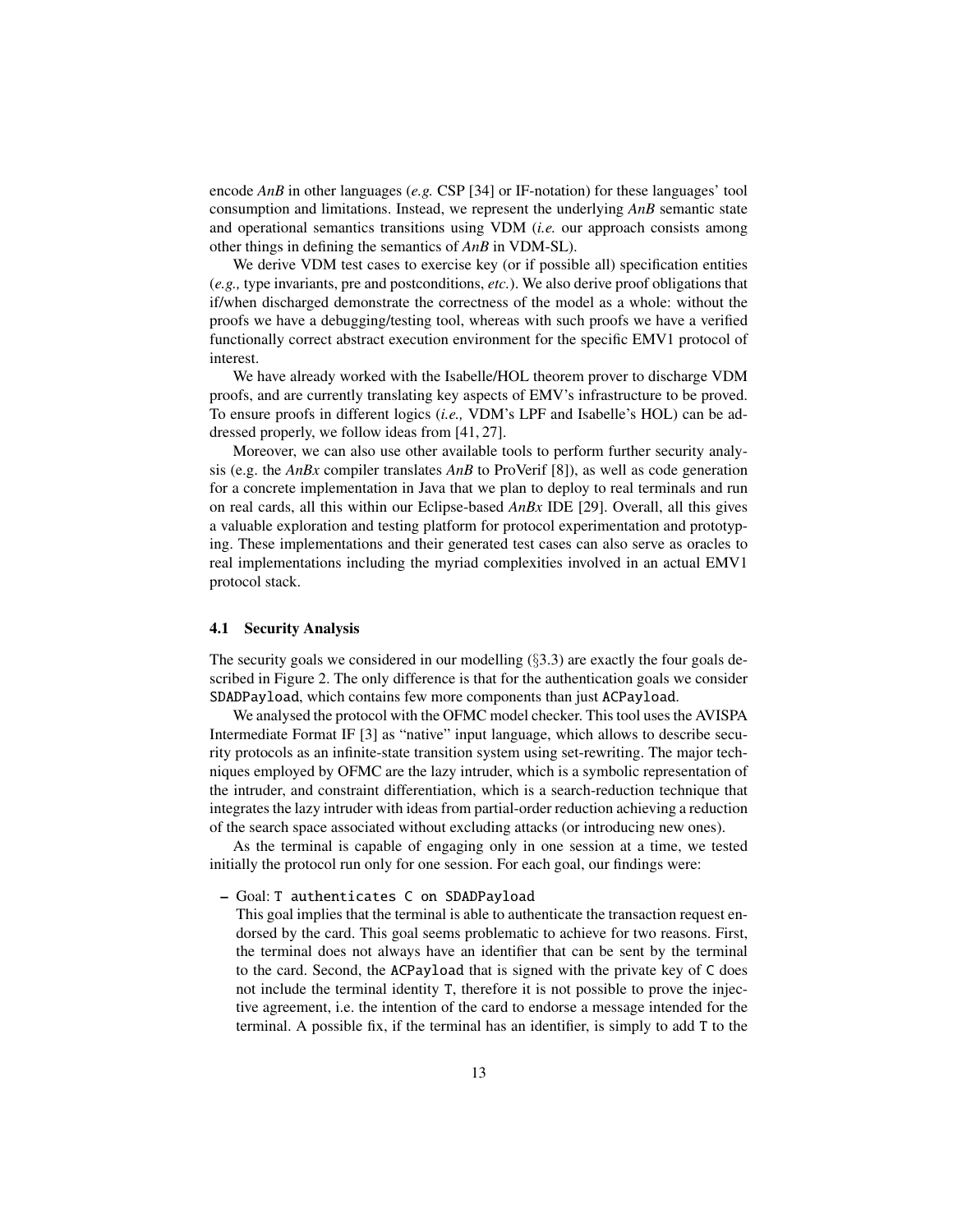definition of ACPayload. Moreover, at the first step (as in the protocol in Figure 2) the terminal should send its identifier to the card. This vulnerability can be exploited as shown in attacks, such as [9]: the attacker pre-generates authorisation codes on its own terminal, then goes to a merchant and replies that authorisation code. This will trick the merchant terminal to accept the transaction, hence enabling goods to be taken for free.

– Goal: iss authenticates C on ACPayload

This goals implies that the card issuer is able to authenticate the transaction request endorsed by the card. We found that this goal is satisfied. Therefore, the asymmetric encryption mechanism (using the session key ShkCiss) seems sufficiently robust. – Goal: ShkCiss secret between C,iss

- This goal implies that the session key ShkCiss is kept confidential during the protocol run. This goal is also satisfied, as the key never leaves the card during the protocol execution. Therefore, as long as the card is uncompromised (*i.e.* keys are stored securely) this goal is satisfied.
- Goal: inv(sk(C)) secret between C

This goal implies that the private asymmetric key of the card used for signature remain secret after the protocol run. Again, this goal is satisfied for the same reason of the previous goal.

We also tested the protocol for two parallel sessions, and found that the second goal can be satisfied only for the weak authentication, but not for the injective agreement. Since a terminal does not engage in parallel session, this is not a problem for now, but if, in the future, terminals will be able to handle contactless payments in parallel, this might be a matter of concern, as a transaction authorisation can be used twice, unless mechanisms of prevention are enforced (e.g. counters).

# 5 Conclusion and Future Work

In this paper, we presented a new methodology that puts industry-accepted languages (*AnB*) and state-of-the-art formal reasoning tools (OFMC, ProVerif, Overture/VDM, Isabelle/HOL, *etc*) to the analysis of payment protocols. In particular, this is motivated by our current work collaborating with EMVCo on the development of their upcoming EMV $\mathbb{R}^{2nd}$  Generation (EMV2) specifications. Given the current confidentiality of EMV2, we illustrated the methodology with EMV1 Kernel 3 for contactless payments. Many of the tools and techniques presented are not new. The key of what is novel is a mixture between how we put these tools together, what new theories (*e.g.* executable formal semantics of *AnB* in VDM), and new tools (*e.g.* formal simulation of EMV1&2 kernels) are being used by industry.

With the upcoming developments in the "FinTech" industry as a result of not only EMV2 but also PSD2 and Open Banking APIs, our aim is to enable the dependable development of payment protocols faster and cheaper, with an accountable demonstration of why that is the case. This follows in the footsteps of a proven approach by Altran Praxis: we took considerable inspiration from their work on Tokeneer, as well as our own work on Mondex [28].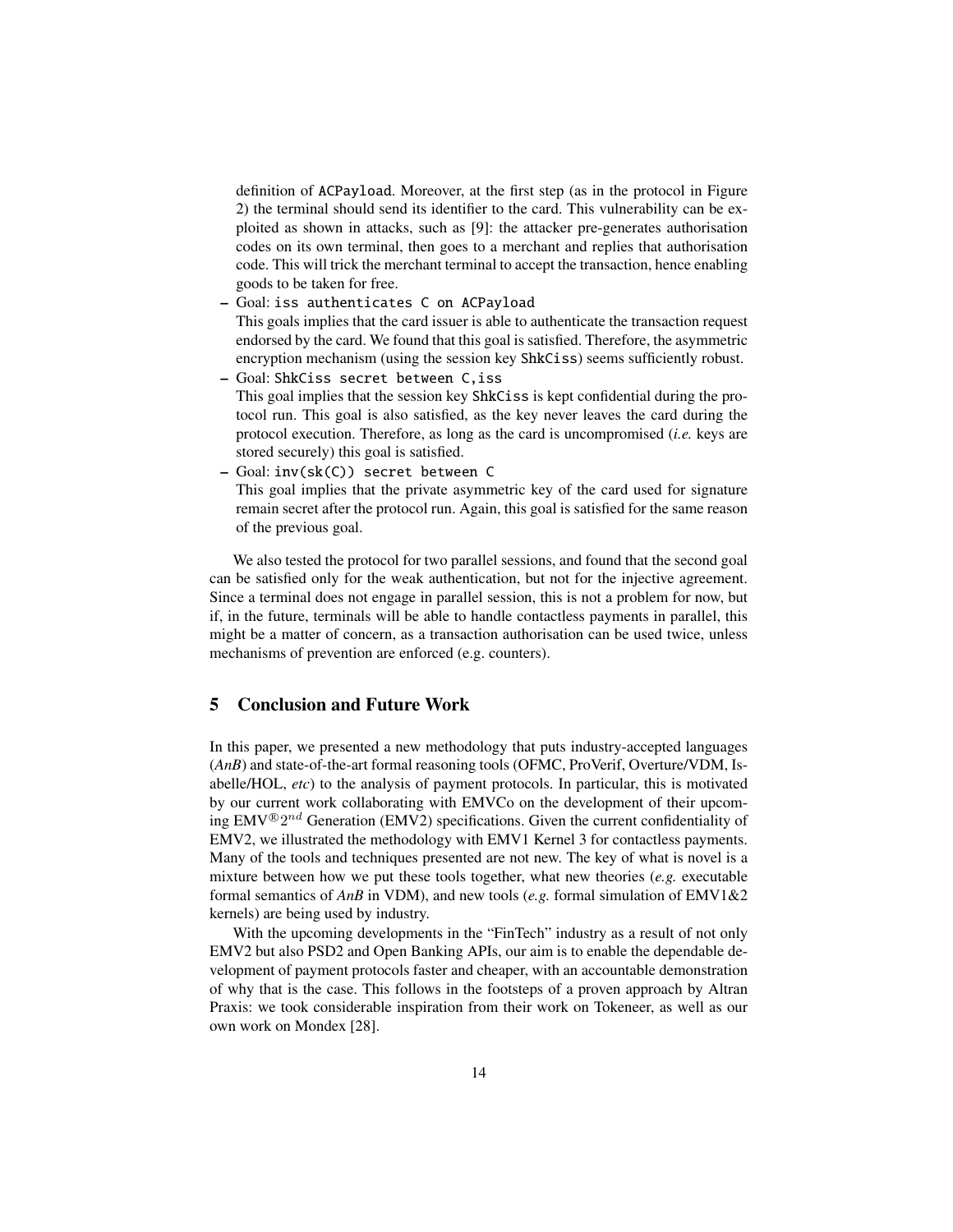We are currently working on publishing the details of the novel *AnB* semantics, which will enable an extended set of goal verifications automatically beyond what is possible at the moment. Moreover, we could also work on the automatic generation of the reference implementation, including the user-defined functions, from the VDM model rather than directly from the *AnB* model. The workflow presented in Figure 1 is currently being applied within the EMV2 protocol. Further details appear in another paper in these proceedings [26], yet a number of technical details had to be removed until EMV2 becomes public due to non-disclosure agreement restrictions.

### References

- 1. Almousa, O., Mödersheim, S., Modesti, P., Viganò, L.: Typing and compositionality for security protocols: A generalization to the geometric fragment. In: ESORICS, Proceedings, Part II. pp. 209–229. Springer (2015)
- 2. Almousa, O., Mödersheim, S., Viganò, L.: Alice and Bob: Reconciling formal models and implementation. In: Programming Languages with Applications to Biology and Security, pp. 66–85. LNCS 9465, Springer (2015)
- 3. AVISPA: Deliverable 2.3: The Intermediate Format (2003), avispa-project.org
- 4. Basin, D., Mödersheim, S., Viganò, L.: OFMC: A symbolic model checker for security protocols. International Journal of Information Security 4(3), 181–208 (2005)
- 5. Basin, D., Keller, M., Radomirovic, S., Sasse, R.: Alice and Bob meet equational theories. In: Logic, Rewriting, and Concurrency, pp. 160–180. LNCS 9200, Springer (2015)
- 6. Bhargavan, K., Fournet, C., Gordon, A.D., Tse, S.: Verified interoperable implementations of security protocols. In: IEEE Computer Security Foundations Workshop (2006)
- 7. Blanchet, B.: An efficient cryptographic protocol verifier based on Prolog rules. In: Computer Security Foundations Workshop, IEEE. pp. 0082–0082. IEEE Computer Society (2001)
- 8. Blanchet, B., Smyth, B., Cheval, V.: ProVerif 2.00: Automatic cryptographic protocol verifier, user manual and tutorial (2018)
- 9. Bond, M., Choudary, O., Murdoch, S.J., Skorobogatov, S., Anderson, R.: Chip and skim: cloning EMV cards with the pre-play attack. In: S&P. pp. 49–64. IEEE (2014)
- 10. Brzuska, C., Smart, N.P., Warinschi, B., Watson, G.J.: An analysis of the EMV channel establishment protocol. In: CCS. pp. 373–386. ACM (2013)
- 11. Bugliesi, M., Modesti, P.: AnBx-Security protocols design and verification. In: Automated Reasoning for Security Protocol Analysis and Issues in the Theory of Security: Joint Workshop, ARSPA-WITS 2010. pp. 164–184. Springer (2010)
- 12. Bugliesi, M., Calzavara, S., Modersheim, S., Modesti, P.: Security protocol specification and ¨ verification with AnBx. Journal of Inf. Security and Applications 30, 46–63 (2016)
- 13. Cortet, M., Rijks, T., Nijland, S.: Psd2: The digital transformation accelerator for banks. Journal of Payments Strategy & Systems 10(1), 13–27 (2016)
- 14. Cortier, V., Filipiak, A., Florent, J., Gharout, S., Traore, J.: Designing and proving an EMV- ´ compliant payment protocol for mobile devices. In: EuroS&P. pp. 467–480. IEEE (2017)
- 15. De Ruiter, J., Poll, E.: Formal analysis of the EMV protocol suite. In: Joint Workshop on Theory of Security and Applications. pp. 113–129. Springer (2011)
- 16. Dolev, D., Yao, A.: On the security of public-key protocols. IEEE Transactions on Information Theory 2(29) (1983)
- 17. Drimer, S., Murdoch, S.J., et al.: Keep your enemies close: Distance bounding against smartcard relay attacks. In: USENIX security symposium. vol. 312 (2007)